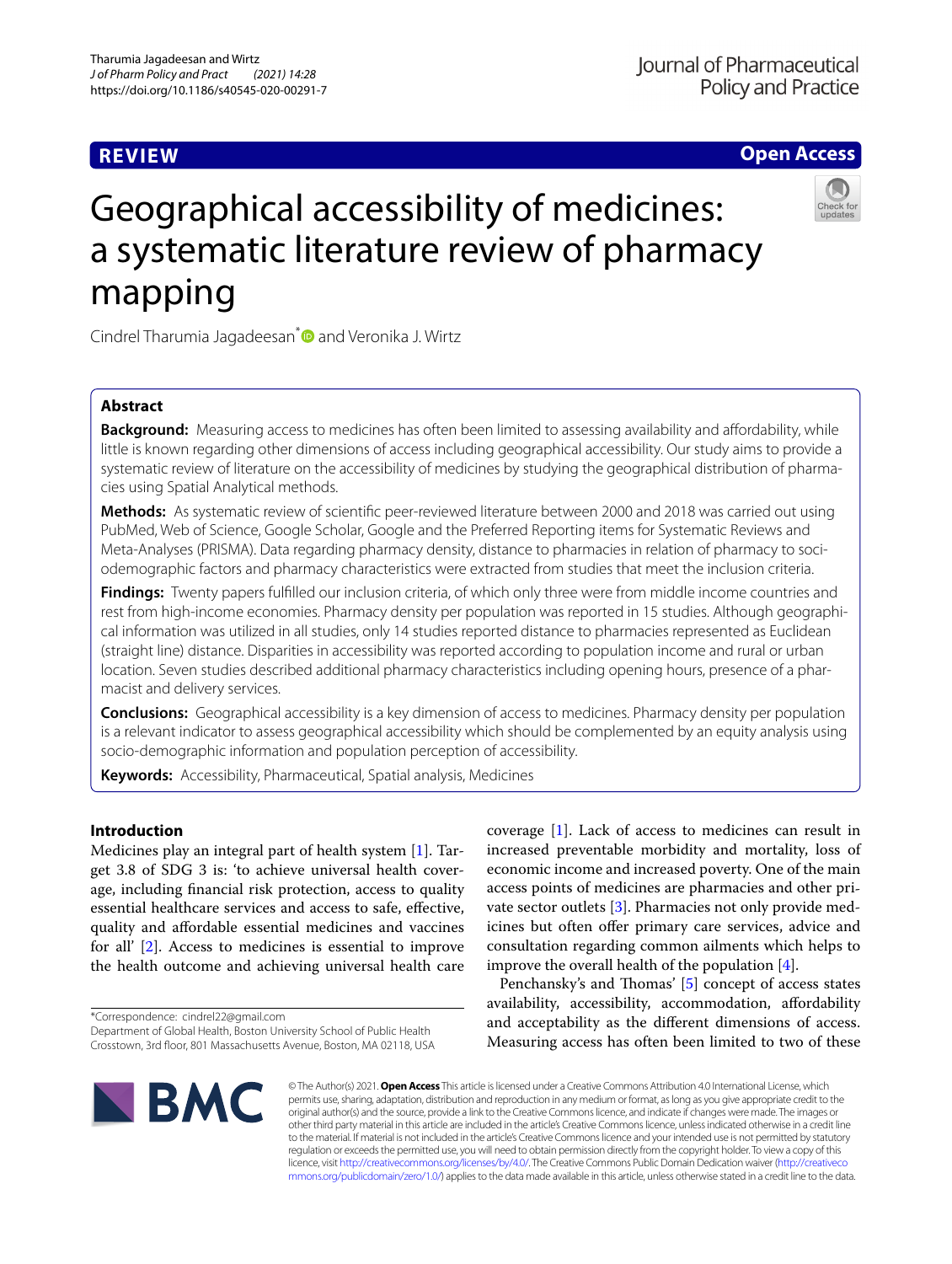fve dimensions, namely availability and afordability. For instance, Target 3.b of the SDGs is measured as the proportion of health facilities that have a core set of relevant essential medicines available and afordable on a sustainable basis [\[2](#page-12-1)]. However, equally important for achieving access is geographical accessibility, commonly measured as geographical distribution of pharmacies within a region and density of pharmacies per population  $[6]$  $[6]$ . This is also refected by the fact that the geographical location of residency is a core dimension when measuring health equities [\[7](#page-12-6)].

With developing technologies, we can identify geographical distribution of pharmacies within a region, by mapping pharmacies using spatial methods to determine the areas of pharmacy deserts and the areas of high pharmacy density [\[6](#page-12-5)]. However, the literature on geographical distribution of pharmacies is sparse. An exception is the study of pharmacy density in Chicago and the relation between their distribution and socio-economic characteristics of the neighborhood [[8\]](#page-12-7). Our study aims to provide a systematic review of literature on the evidences available for geographical distribution of pharmacies across countries and their relationship between pharmacy density and other sociodemographic factors. This study contributes to the existing body of knowledge of measuring geographical accessibility of medicines (Additional fle [1](#page-10-0)).

## **Methods**

This study follows the Preferred Reporting Items for Systematic Reviews and Meta-Analyses (PRISMA) [[9\]](#page-12-8).

#### **Data collection**

Original studies describing the geographical distribution of pharmacies were included. We included articles from all countries regardless of the funding source of the study. The review timeline was restricted to 18 years (2000– 2018) and only studies published in English.

A search strategy that combines key words "geographic distribution"," spatial analysis"," maps" and "pharmacy" was applied to PubMed and Web of Science (see Appendix 1 for the search terms). Additionally, we did open Google Scholar searches using the combination of terms outlined in Appendix 1. Duplicated articles were removed. We excluded articles that discussed the access to medicines but had no mention regarding the geographical distribution of pharmacies. Geographical distribution of pharmacies represented in any format (e.g.—maps and graphical representation) were included. Both qualitative and quantitative studies were included. The full text papers were assessed against the inclusion criteria by one researcher and those identifed as relevant was checked again by another researcher.

#### **Data extraction**

Data from the included studies were then extracted into an excel database under the following headings: author, title, year and location of the study, objective of the study, type of pharmacy described- whether public or private, sampling and study design, pharmacy data collection source, pharmacy census validation, pharmacy density per 10,000 population, distance to pharmacies on relation to population, description of pharmacies based on urban/rural regions, ethnicity, socio-economic status and description of pharmacy characteristics. We classifed study countries based on income according to World Bank Country classifcation [[10\]](#page-12-9). If a study did not provide sufficient information to assess bias (e.g. no data on sampling and pharmacy data sources) it was excluded. Type of pharmacy was described as public if it was run by the government and private if it was run by an independent or chain pharmacy. Studies were classifed as 'national' and 'local' depending on the region of data presented. If the data was presented for the entire country, we considered them as 'national' and if the data was presented for a state/city in a country, we considered it to be 'local'. Data sources for pharmacies and population were identifed and listed. We considered the pharmacy census to be validated if the data obtained were cross-checked by either visiting pharmacies in person or making phone call to certain pharmacy to check the accuracy of the data obtained from the sources. Ethnicity was described in some studies based on the population of pharmacy's neighborhood. Socio-economic status was accounted for as described by each study using the countries deprivation indices and registries. Pharmacy characteristics such as hours of operation, presence of pharmacists, prescription medication delivery services, in-store medication availability and medicines price described were extracted and synthesized.

#### **Data analysis**

While the units of pharmacy density varied across studies, we retrieved and converted them to per 10,000 population to compare results across studies. Distance to pharmacies were described as mentioned in original studies, due to diferent units in which they were reported aggregation and comparison between studies was not feasible. While some studies measured distance to pharmacies based on population, some studies measured distance between two pharmacies. Studies that further described diferences in distribution of pharmacies according to urban–rural regions, ethnicity and socioeconomic status was identifed. Key emergent themes recurring across the data were analyzed and a narrative review was conducted.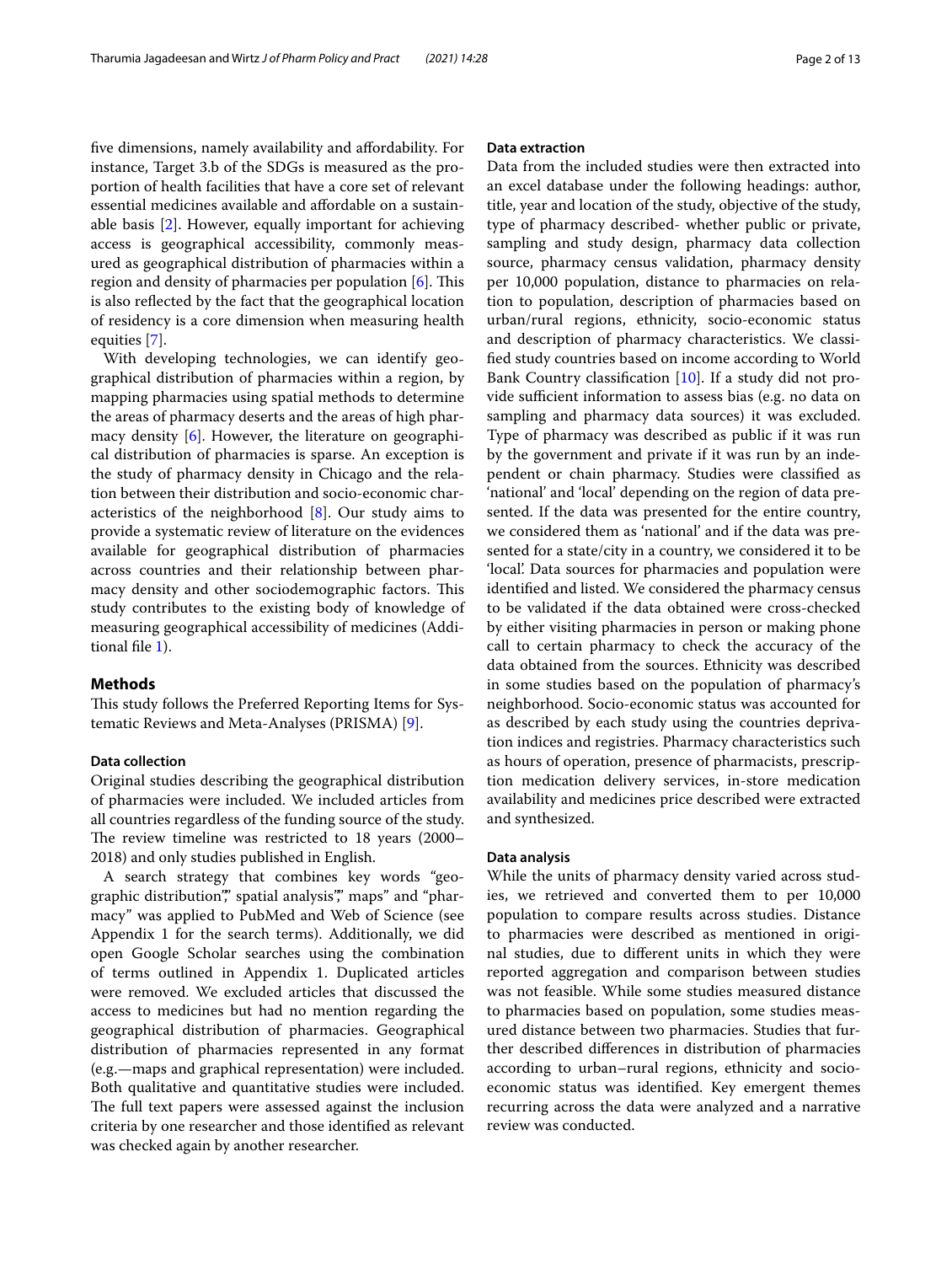## **Results**

Pubmed database search resulted in 3528 papers and Web of Science resulted in 2806 papers, which was narrowed to 4676 after removing duplicates. 176 articles were selected on the basis of title screen, 20 articles were identifed based on the inclusion criteria. Only 3 of those studies are from lower middle- and upper middle-income countries (Brazil, India and South Africa) [\[6](#page-12-5), [11](#page-12-10), [12](#page-12-11)], the rest are from high income countries. Data from high income economies are available from countries namely New Zealand [[13\]](#page-12-12), England[[14,](#page-12-13) [15\]](#page-12-14), Scotland [[16](#page-12-15)], Italy [[17\]](#page-12-16), Portugal<sup>[\[18\]](#page-12-17)</sup>, Canada  $[19, 20]$  $[19, 20]$  $[19, 20]$  $[19, 20]$  and United States  $[8, 8]$  $[8, 8]$ [21–](#page-12-20)[28](#page-12-21)]. Studies reported the geographical distribution of pharmacies, in terms of population density, rural and urban areas, characteristics and policy guidelines in the region.

The characteristics of studies included in the review are presented in Table [1.](#page-3-0) While the majority  $(n=18)$  of the studies were observation, using census pharmacy data with geographical mapping, two studies [\[12](#page-12-11), [16](#page-12-15)] did a cross-sectional survey to map the distribution of pharmacies in Scottish Highlands and India respectively. Except two studies from United States before 2010, most studies ( $n=17$ ) were conducted after 2010 making use of more developed geographical information systems. The term community pharmacies was employed in most of the papers. Table [1](#page-3-0) stratifes the community pharmacies into public and private pharmacies.

Table [2](#page-5-0) outlines the methodology and results described in papers. Data reported were available both at national  $(n=5)$  and local  $(n=15)$  levels. While some studies  $(n=11)$  obtained pharmacy data from the country's department of health, studies from England used Fuse Geo-Health Care Access Database, studies from Canada used college of pharmacist's data, two studies [\[12,](#page-12-11) [21](#page-12-20)] conducted cross-sectional surveys to identify pharmacies, two studies [[16](#page-12-15), [22](#page-12-22)] conducted surveys after obtaining data from a data-base. Ikram et al. [\[23](#page-12-23)] did not report the data source of pharmacy in their paper. Six studies conducted validation of pharmacy data and one study [[24\]](#page-12-24) used an internally validated database.

With respect to population, all studies  $(n=20)$  utilized the latest available country's population census. Pharmacy density data was reported in 15 studies. While Qato et al. [[25\]](#page-12-25) reported the density of pharmacies per square mile and Qato et al. [[8\]](#page-12-7) reported the density of pharmacies per census tract, other studies  $(n=13)$  reported data based on population. Comparatively high pharmacy density per 10,000 population in Lisbon [\[18\]](#page-12-17), Nova Scotia [[19\]](#page-12-18) and Ontario [[20\]](#page-12-19) respectively.

Geographical Information System (e.g. Arc GIS Software) was used for any necessary geo-processing in all the studies  $[29]$  $[29]$ . However, distance to pharmacies was reported only in 14 studies. The rest of the studies  $[6, 11, 11]$  $[6, 11, 11]$  $[6, 11, 11]$  $[6, 11, 11]$  $[6, 11, 11]$ [14,](#page-12-13) [15](#page-12-14)], [\[26](#page-12-27)], [\[27\]](#page-12-28) did not report the pharmacy distance even while using GIS software. While majority studies reported distance to pharmacies based on population accessibility, the study from India [\[12\]](#page-12-11) reported data based on pharmacy distance from health care providers, the study from the UK  $[8, 14]$  $[8, 14]$  $[8, 14]$  $[8, 14]$  reported pharmacy distance between two pharmacies. Studies that measured the distance of pharmacies in relation to population represented the data in Euclidean distance (straight line distance) from the center of the measured radius containing the population. Hot spot analysis, which is a spatial analysis technique used to identify clusters of high and low value, was used by one study [\[28](#page-12-21)] to measure accurate distance of pharmacies using their address and population address.

Studies  $(n=11)$  differentiated the pharmacy density based on urban and rural areas according to country census classifcation. All studies concluded urban population have better access to pharmacies and shorter distances to travel. The study conducted in Lisbon  $[18]$  $[18]$ , Portugal, found pharmacy deserts even in parts of urbanized corridors of Lisbon.

Some studies  $[21, 23, 24, 28]$  $[21, 23, 24, 28]$  $[21, 23, 24, 28]$  $[21, 23, 24, 28]$  $[21, 23, 24, 28]$  $[21, 23, 24, 28]$  $[21, 23, 24, 28]$  (n = 4) differentiated pharmacy density based on ethnicity. Interestingly the reports from these studies contrast each other. While Ikram et al. [[23\]](#page-12-23) and Pednekar et al. [[28](#page-12-21)] found pharmacy deserts in areas with higher white population, Qato et al. [\[25\]](#page-12-25) and Chisholm-Burns et al. [[21\]](#page-12-20) reported pharmacy deserts in areas of segregated black and Hispanic community.

Studies  $(n=8)$  also differentiated pharmacy densities based on their socio-economic status. The majority of studies identifed pharmacy deserts among population of lower socio-economic status. Conversely, two studies [[13](#page-12-12), [28\]](#page-12-21) identifed higher income communities within pharmacy deserts.

Several studies [[12,](#page-12-11) [14](#page-12-13), [21](#page-12-20), [22,](#page-12-22) [25](#page-12-25), [27,](#page-12-28) [28](#page-12-21)] described pharmacy characteristics along with accessibility. Interestingly, two of them [\[21](#page-12-20), [27\]](#page-12-28) also surveyed the pricing information of medications and reported the data. Pharmacy characteristics described are hours of operation, pharmacists available, prescription medication delivery services, in-store medication availability and afordability. Appendix 3 describes the details of pharmacy characteristics.

Four studies [[21,](#page-12-20) [22,](#page-12-22) [27,](#page-12-28) [28\]](#page-12-21) described hours of operation in the pharmacies. They reported that the least populated area typically reported fewer hours per week. Although the study from India [[12](#page-12-11)] and one study conducted in the US [\[21\]](#page-12-20) described the availability of pharmacists in a pharmacy, the fndings related to socioeconomic level of the population were not signifcant to arrive at a conclusion. Three studies from the US  $[21, 22, 1]$  $[21, 22, 1]$  $[21, 22, 1]$  $[21, 22, 1]$  $[21, 22, 1]$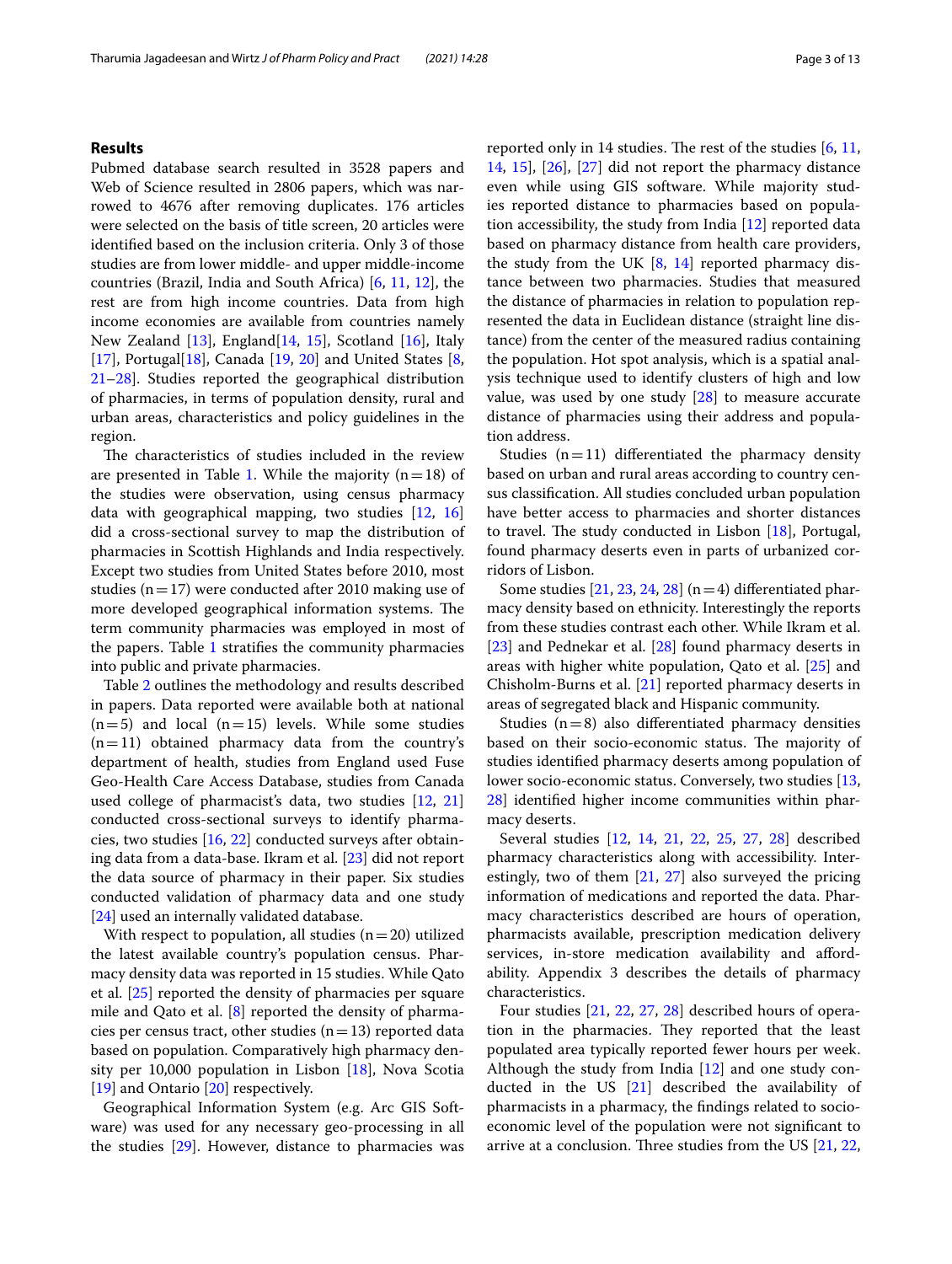| Table 1 Study characteristics |                                                                                                                                                                                |                                                             |                                          |                                                                                                                                                                                                                       |                                                                                            |
|-------------------------------|--------------------------------------------------------------------------------------------------------------------------------------------------------------------------------|-------------------------------------------------------------|------------------------------------------|-----------------------------------------------------------------------------------------------------------------------------------------------------------------------------------------------------------------------|--------------------------------------------------------------------------------------------|
| Author                        | Title                                                                                                                                                                          | Country                                                     | Objective<br>Year                        |                                                                                                                                                                                                                       | Type of pharmacies                                                                         |
| Ikram et al                   | Disparities in spatial accessibility of pharma-<br>cies in Baton Rouge, Louisiana                                                                                              | Baton Rouge, Louisiana, United States                       | study area<br>sibility<br>2015           | Examine the geographic variability in acces-<br>dentify possible "pharmacy deserts" in the                                                                                                                            |                                                                                            |
| Emmerick et al                | in geographic accessibility of medicines<br>Farmácia Popular Program (FPP): changes<br>during ten years of a medicine subsidy<br>policy in Brazil                              | Brazil                                                      | over time<br>2015                        | dentify associated changes in geographic<br>accessibility of medicines through FPP<br>Describe historical stages of FPP                                                                                               | Public and private                                                                         |
| Qato et al                    | Minority Communities, Raising Medication<br>Pharmacy Deserts' Are Prevalent<br>In Chicago's Predominantly<br>Access Concerns                                                   | Chicago, United States                                      | 2014                                     | varied across Chicago communities based<br>Examine whether access to pharmacies<br>on their racial or ethnic composition                                                                                              | Community pharmacy defined<br>as pharmacy licensed to dis-<br>pense prescription to public |
| Todd et al                    | com-<br>yq pu<br>Access all areas? An area-level analysis of<br>accessibility to general practice and<br>munity pharmacy services in Englan<br>urbanity and social deprivation | England                                                     | 20 min walk<br>tion<br>2015              | that varies by urbanity and social depriva-<br>in England that has access to a GP within<br>that of a community pharmacy and how<br>Determine the percentage of population<br>Compare accessibility of GP premises to |                                                                                            |
| Todd et al                    | inverse pharmacy care law? An area-level<br>com-<br>Cutting care clusters: the creation of an<br>analysis exploring the clustering of<br>munity pharmacies in England          | England                                                     | deprivation<br>2018                      | munity pharmacy clustering, urbanity and<br>Explore the clustering of community phar-<br>Determine the relationship between com-<br>macies in England and                                                             | $\,$ $\,$                                                                                  |
| Lin et al                     | Elderly in Illinois: a Geographic Informa-<br>the<br>Access to Community Pharmacies by<br>tion Systems Analysis                                                                | Illinois, United States                                     | elderly in Illinois and<br>areas<br>2004 | Compare the accessibility in urban and rural<br>sibility to community pharmacies by the<br>Examine the current geographic acces-                                                                                      | $\overline{\phantom{a}}$                                                                   |
| Domnich et al                 | Assessing spatial inequalities in accessing<br>community pharmacies: a mixed geo-<br>graphically weighted approach                                                             | Liguria, Italy                                              | local characteristics<br>2016            | Explore the spatial accessibility to pharma-<br>cies in Liguria from the perspective of<br>dentify disparities and their sources                                                                                      | $\overline{\phantom{a}}$                                                                   |
| Padeiro et al                 | pharmacies by the elderly in metropolitan<br>Geographical accessibility to community<br>Lisbon                                                                                 | Lisbon-Metropolitan Area, Portugal                          | people in the Lisbon<br>2017             | Measure geographical pedestrian accessibil-<br>ity to community pharmacies by elderly                                                                                                                                 | $\mathsf{L}$                                                                               |
| Casey et al                   | Problem Geographic Access or Financial<br>Pharmacy Services in Rural Areas: is the<br>Access?                                                                                  | Minnesota, South Dakota and North Dakota,<br>$\mathfrak{S}$ | areas of three states<br>2002            | Analyze the extent to which problems with<br>access to pharmacy services exist in rural                                                                                                                               | Private                                                                                    |
| Amstislavski et al            | Medication deserts: survey of neighborhood New York, United States<br>disparities in availability of prescription<br>medications                                               |                                                             | munity level<br>2012                     | Characterize medication access at the com-                                                                                                                                                                            | 74% Independent<br>26% chain                                                               |

<span id="page-3-0"></span>Table 1 Study characteristics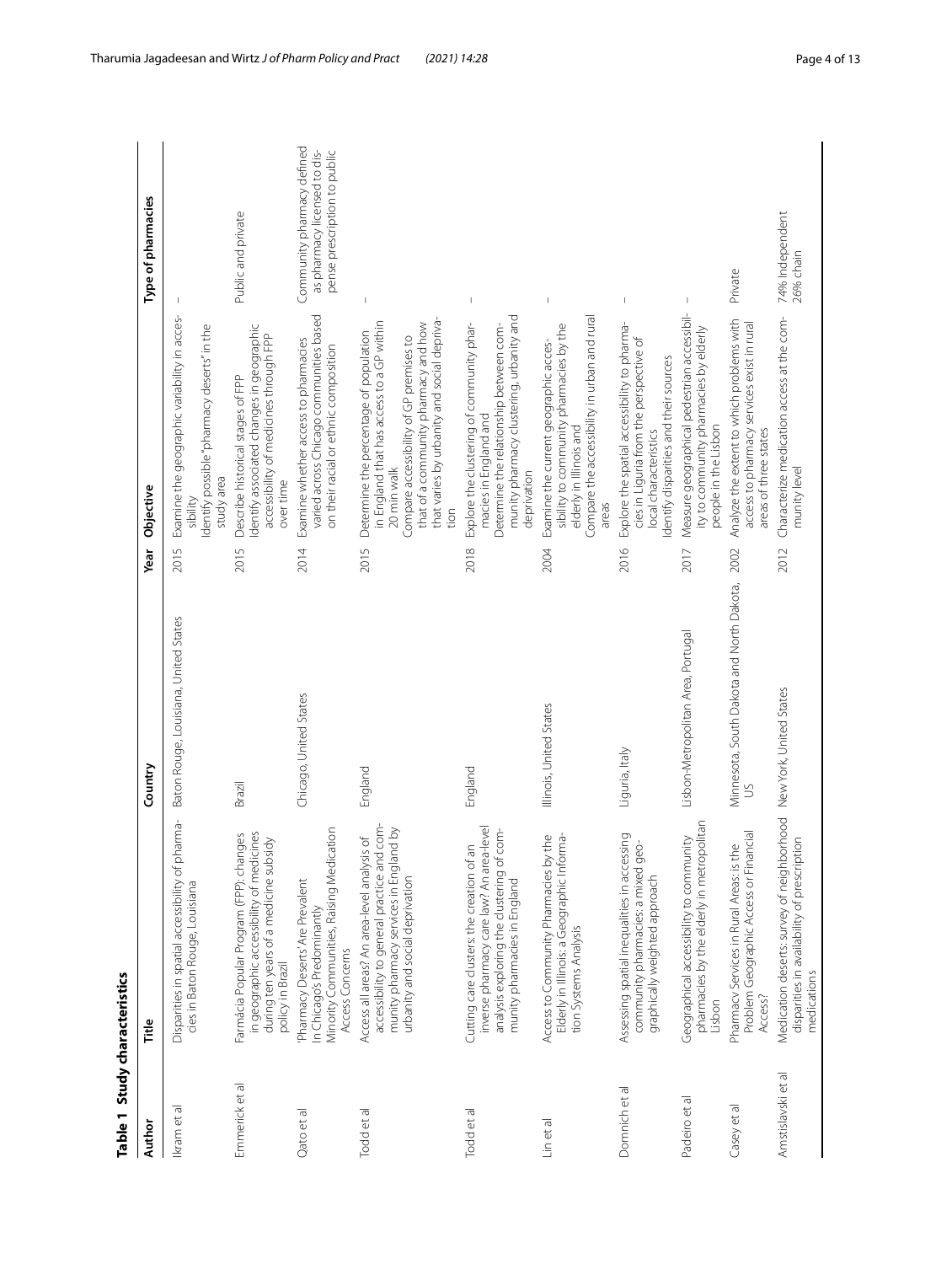| Table 1 (continued)  |                                                                                                                                                                                  |                                                     |      |                                                                                                                                                                                                                            |                                                                                                      |
|----------------------|----------------------------------------------------------------------------------------------------------------------------------------------------------------------------------|-----------------------------------------------------|------|----------------------------------------------------------------------------------------------------------------------------------------------------------------------------------------------------------------------------|------------------------------------------------------------------------------------------------------|
| Author               | Title                                                                                                                                                                            | Country                                             | Year | Objective                                                                                                                                                                                                                  | Type of pharmacies                                                                                   |
| Norris et al         | harma-<br>Geographical access to community p<br>cies in New Zealand                                                                                                              | New Zealand                                         | 2014 | changes in NZ and assess its impact on<br>Explore pharmacy numbers and location<br>people with poor access to pharmacy<br>services                                                                                         |                                                                                                      |
| Law et al            | The geographic accessibility of pharmacies<br>in Nova Scotia                                                                                                                     | Nova Scotia, Canada                                 | 2013 | Identify current geographic distribution of<br>Study the impact of closures have on the<br>pharmacies in Nova Scotia<br>access to pharmacies                                                                               | Private                                                                                              |
| Law et al            | Geographic Accessibility of Community<br>Pharmacies in Ontario                                                                                                                   | Ontario, Canada                                     | 2011 | Study current state of geographic access to<br>Simulate impact of possible closures<br>pharmacies and                                                                                                                      | $\overline{\phantom{a}}$                                                                             |
| Pednekar et al       | ing accessibility to community pharmacy<br>Mapping pharmacy deserts and determin-<br>$\sigma$<br>services for elderly enrolled in a Stat<br>Pharmaceutical Assistance Program    | Pennsylvania, United States                         | 2018 | for elderly enrolled in a State Pharmaceu-<br>Identify pharmacy deserts in Pennsylvania<br>tical Assistance Program                                                                                                        | defined as pharmacy licensed<br>Private, Community pharmacy<br>to dispense prescription to<br>public |
| Rushworth et al      | to general medical practices, community<br>pharmacies and prescription medicines<br>older people in the Scottish Highlands<br>$\sigma$<br>A cross-sectional survey of the access | Scottish highland                                   | 2017 | Quantify issues of access to GPs, community<br>pharmacies and prescribed medicine in<br>older people                                                                                                                       |                                                                                                      |
| Chisholm Burns et al | Evaluation of racial and socioeconomic<br>disparities in medication pricing and<br>pharmacy access and services                                                                  | Shelby county, Memphis, Tennessee, United<br>States | 2017 | nomic disparities in community pharmacy<br>Determine if there are racial and socioeco-<br>access, drug pricing, and services                                                                                               | $\overline{\phantom{a}}$                                                                             |
| Ward et al           | distribution of community pharmacies in<br>South Africa in preparation for a national<br>Assessing equity in the geographical<br>health insurance scheme                         | South Africa                                        | 2013 | Examine the ownership and geographical<br>distribution of community pharmacies<br>between 1994 and 2001                                                                                                                    | Private                                                                                              |
| Qato et al           | Underuse of Prescription Medications in<br>Low-Income Black and Hispanic Urban<br>Pharmacy Accessibility and Cost-Related<br>Communities                                         | South Side Chicago, United States                   | 2017 | Examine the association between pharmacy<br>accessibility, utilization and cost-related<br>low-income, Black and Hispanic urban<br>underuse of prescription medications<br>among residents of predominantly<br>communities |                                                                                                      |
| Sabde et al          | Mapping private pharmacies and their char-<br>ndia<br>acteristics in Ujjain district, Central                                                                                    | Ujjain district, Madhya Pradesh, India              | 2011 | Survey pharmacies and map them on GIS to<br>study their location, rural-urban distribu-<br>Study their relationship to roadways and<br>healthcare providers<br>tion and                                                    | Private                                                                                              |
| Qato et al           | The availability of pharmacies in the United<br>States: 2007-2015                                                                                                                | <b>United States</b>                                | 2017 | characteristics associated with access to<br>community pharmacies and pharmacy<br>Examine the trends in availability of<br>prescription medicines                                                                          | Public and Private                                                                                   |

Table 1 (continued)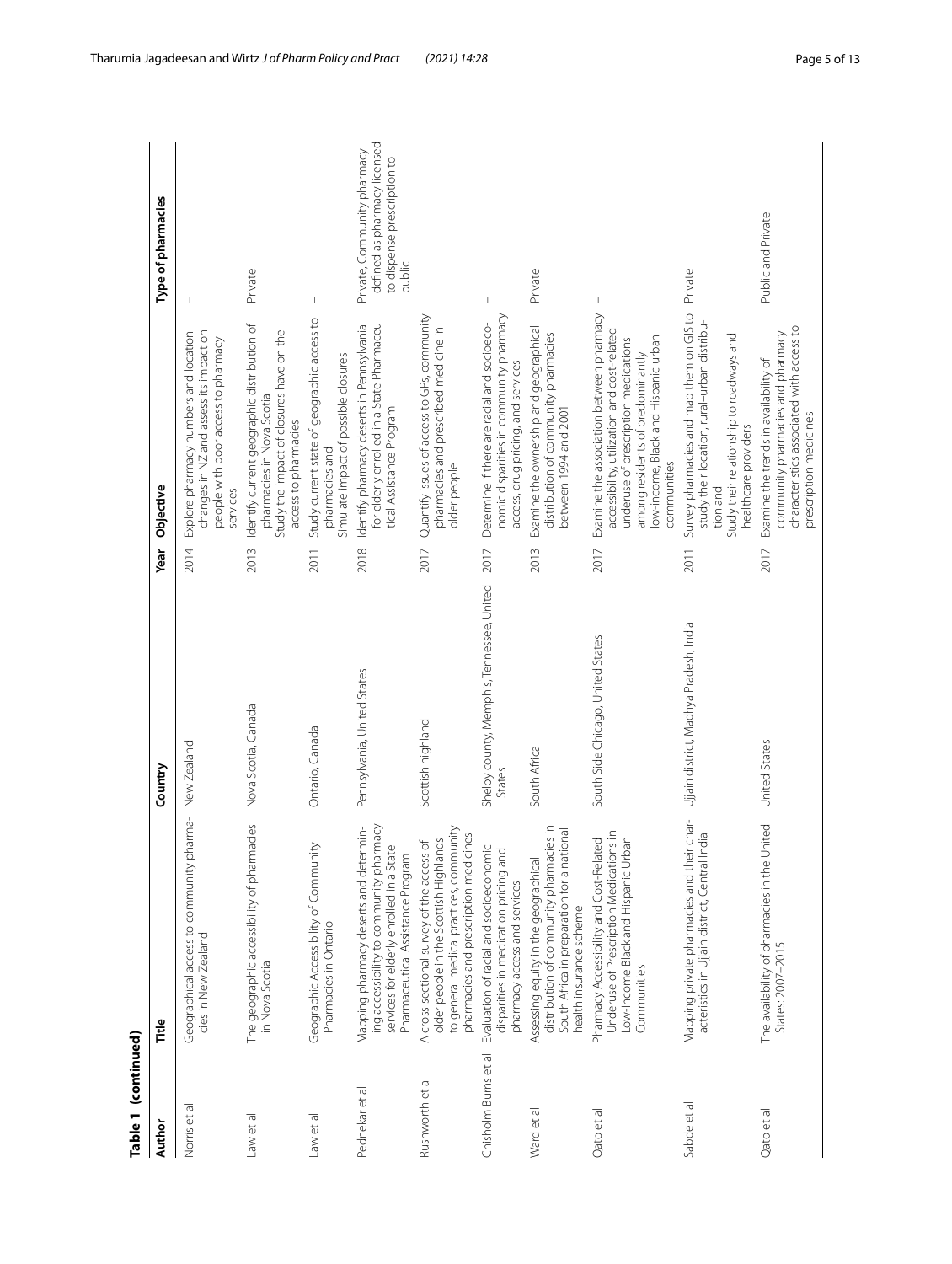<span id="page-5-0"></span>

| Table 2 Methodology and Results                    |                |                                 |                                                                                                                                              |                                                |                                                                       |                                                                                                                          |                                                                                                                                  |                                |                                                                                                  |
|----------------------------------------------------|----------------|---------------------------------|----------------------------------------------------------------------------------------------------------------------------------------------|------------------------------------------------|-----------------------------------------------------------------------|--------------------------------------------------------------------------------------------------------------------------|----------------------------------------------------------------------------------------------------------------------------------|--------------------------------|--------------------------------------------------------------------------------------------------|
| Country                                            | National Local | Population<br>Country<br>Census | collection source<br>Pharmacy data                                                                                                           | Pharmacy Pharmacy<br>Validation<br>Census      | population<br>per 10,000<br>density                                   | in relation to pop<br>to pharmacies<br><b>Distance</b>                                                                   | Urban/Rural                                                                                                                      | Ethnicity                      | Socio-economic<br>status                                                                         |
| National level data: upper-middle-income economies |                |                                 |                                                                                                                                              |                                                |                                                                       |                                                                                                                          |                                                                                                                                  |                                |                                                                                                  |
| Brazil                                             | $\times$       | $\times$                        | Brazilian Ministry<br>legislation and<br>containing<br>Saude Legis-<br>of Health<br>database                                                 | $\overline{\phantom{a}}$                       | municipality:<br>municipality:<br>Medium/large<br>1.07, Small<br>2.15 | $\overline{\phantom{a}}$                                                                                                 |                                                                                                                                  | $\overline{\phantom{a}}$       | a higher coverage<br>Wealthy areas have                                                          |
| South Africa                                       | $\times$       | $\times$                        | Health, SAPC-<br>South African<br>Department of<br>Pharmacy<br>Council                                                                       | $\overline{\phantom{a}}$                       | 0.61                                                                  |                                                                                                                          | Most Rural prov-<br>Urban (least rural)<br>province: 0.99,<br>ince: 0.27                                                         | $\begin{array}{c} \end{array}$ | tricts: 0.11/10,000,<br>Most deprived dis-<br>0.34/10,000<br>In province:                        |
| National level data: high-income economies         |                |                                 |                                                                                                                                              |                                                |                                                                       |                                                                                                                          |                                                                                                                                  |                                |                                                                                                  |
| England                                            | $\times$       | $\times$                        | Fuse Geo-Health<br>Care Access<br>Database                                                                                                   | $\mathbb T$                                    |                                                                       | 89.2%—within<br>20 min walk                                                                                              |                                                                                                                                  | $\overline{\phantom{a}}$       |                                                                                                  |
| England                                            | $\times$       | $\times$                        | Access Database<br>Geo-Healthcare                                                                                                            | I                                              |                                                                       | distance of one<br>19%-in a cluster<br>56%-in a cluster<br>10 min walking<br>75%-within<br>of three<br>another<br>of two | cluster, cluster of<br>Urban: 19%, 19%,<br>two and three<br>1% Rural: 94%,<br>Town: 94%, 5%,<br>4%, 2%-no<br>respectively<br>62% | $\begin{array}{c} \end{array}$ |                                                                                                  |
| New Zealand                                        | $\times$       | $\times$                        | Zealand Gazette,<br>ernment journal<br>MedSafe, a divi-<br>the official gov-<br>sion of Ministry<br>Till 2005-New<br>2005-2010:<br>of Health | $\overline{\phantom{a}}$                       | 2.2                                                                   | 86.5%-within<br>99.8% within<br>In 2010:<br>25 km<br>In 2010:<br>5 km                                                    | tralize in areas of<br>high population<br>Pharmacies cen-                                                                        | $\overline{\phantom{a}}$       | Most deprived areas<br>likely to live close<br>NZDep) are more<br>to a pharmacy<br>(according to |
| United States                                      | $\times$       | $\times$                        | for Prescription<br>National Council<br>Drug Program,<br>$2007 - 15$                                                                         | tion by<br><b>NCPDP</b><br>valida-<br>Internal | 2.11                                                                  |                                                                                                                          | $\overline{1}$                                                                                                                   |                                | than those in low-<br>more pharmacies<br>Highest quintiles<br>had threefold<br>est quintile      |

Tharumia Jagadeesan and Wirtz *J of Pharm Policy and Pract (2021) 14:28* Page 6 of 13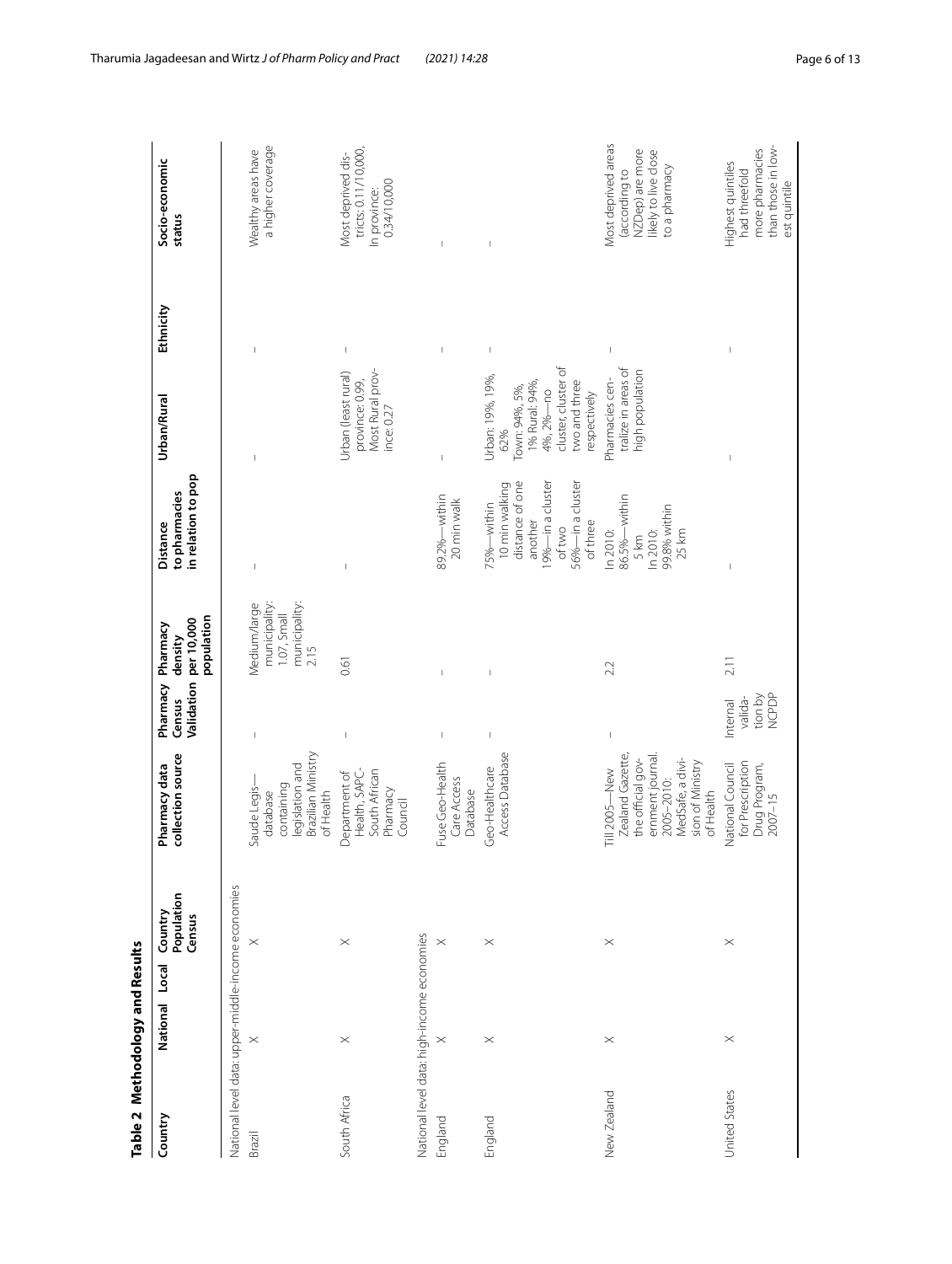| Table 2 (continued)                                |                |          |                                 |                                                                                                              |                                  |                                                 |                                                                                                                                       |                                                                     |                                                                                                                        |                                                                                       |
|----------------------------------------------------|----------------|----------|---------------------------------|--------------------------------------------------------------------------------------------------------------|----------------------------------|-------------------------------------------------|---------------------------------------------------------------------------------------------------------------------------------------|---------------------------------------------------------------------|------------------------------------------------------------------------------------------------------------------------|---------------------------------------------------------------------------------------|
| Country                                            | National Local |          | Population<br>Country<br>Census | collection source<br>Pharmacy data                                                                           | Validation<br>Pharmacy<br>Census | population<br>per 10,000<br>Pharmacy<br>density | in relation to pop<br>to pharmacies<br>Distance                                                                                       | Urban/Rural                                                         | Ethnicity                                                                                                              | Socio-economic<br>status                                                              |
| Regional level data: lower-middle-income economies |                |          |                                 |                                                                                                              |                                  |                                                 |                                                                                                                                       |                                                                     |                                                                                                                        |                                                                                       |
| Madhya Pradesh,<br>Ujjain district,<br>India       |                | $\times$ | $\times$                        | Survey by identify-<br>ing private phar-<br>community, list<br>from pharmacy<br>macies in the<br>association | $\times$                         | 2.8                                             | 50-100 m from<br>78% within 50 m<br>care provider,<br>from a health<br>a health care<br>17% within<br>provider                        | Urban: 5.83/10,000.<br>Rural: 0.84 per<br>10,000                    | $\mathsf I$                                                                                                            |                                                                                       |
| Regional level data: high-income economies         |                |          |                                 |                                                                                                              |                                  |                                                 |                                                                                                                                       |                                                                     |                                                                                                                        |                                                                                       |
| Louisiana, United<br>Baton Rouge,<br>States        |                | $\times$ | $\times$                        | Not explained                                                                                                |                                  | 2.5                                             | Average travel<br>time: 8.11 min<br>within 15 min,<br>10 min, 96%-<br>86%—within                                                      |                                                                     | African-American<br>white (8.59 min)<br>to pharmacy<br>(7.64 min) than<br>accessibility<br>have better                 | access to pharma-<br>cies compared to<br>general popula-<br>Elderly have easy<br>tion |
| Chicago, United<br>States                          |                | $\times$ | $\times$                        | Illinois Department<br>of Financial and<br>for the period<br>Professional<br>Regulation<br>$2000 - 12$       | $\mathsf I$                      | 0.64/census tract                               | $\overline{\phantom{a}}$                                                                                                              |                                                                     | segregated black<br>the south and<br>and Hispanic<br>clustered on<br>west side in<br>community<br>deseeds-<br>Pharmacy | $\mathfrak l$                                                                         |
| Illinois, United<br>States                         |                | $\times$ | $\times$                        | Illinois Department<br>of Professional<br>Regulation                                                         |                                  | Urban: 1.27<br>Rural: 0.38                      | Average distance:<br>3.05 km. Entire<br>within 32 km,<br>population:<br>travel more<br>$0.1%$ rural $-$<br>For elderly:<br>$2.73$ km, | $\begin{array}{c} \end{array}$                                      |                                                                                                                        | $\begin{array}{c} \end{array}$                                                        |
| Liguria, Italy                                     |                | $\times$ | $\times$                        | Italian Ministry of<br>Health's open<br>dataset                                                              | I                                | 3.8                                             | Mean distance to<br>pality-had one<br>macy: 6.8 km,<br>nearest phar-<br>81.7% munici-<br>pharmacy                                     | Municipal level:<br>Provincial level:<br>11.07/10,000<br>3.6/10,000 | J                                                                                                                      |                                                                                       |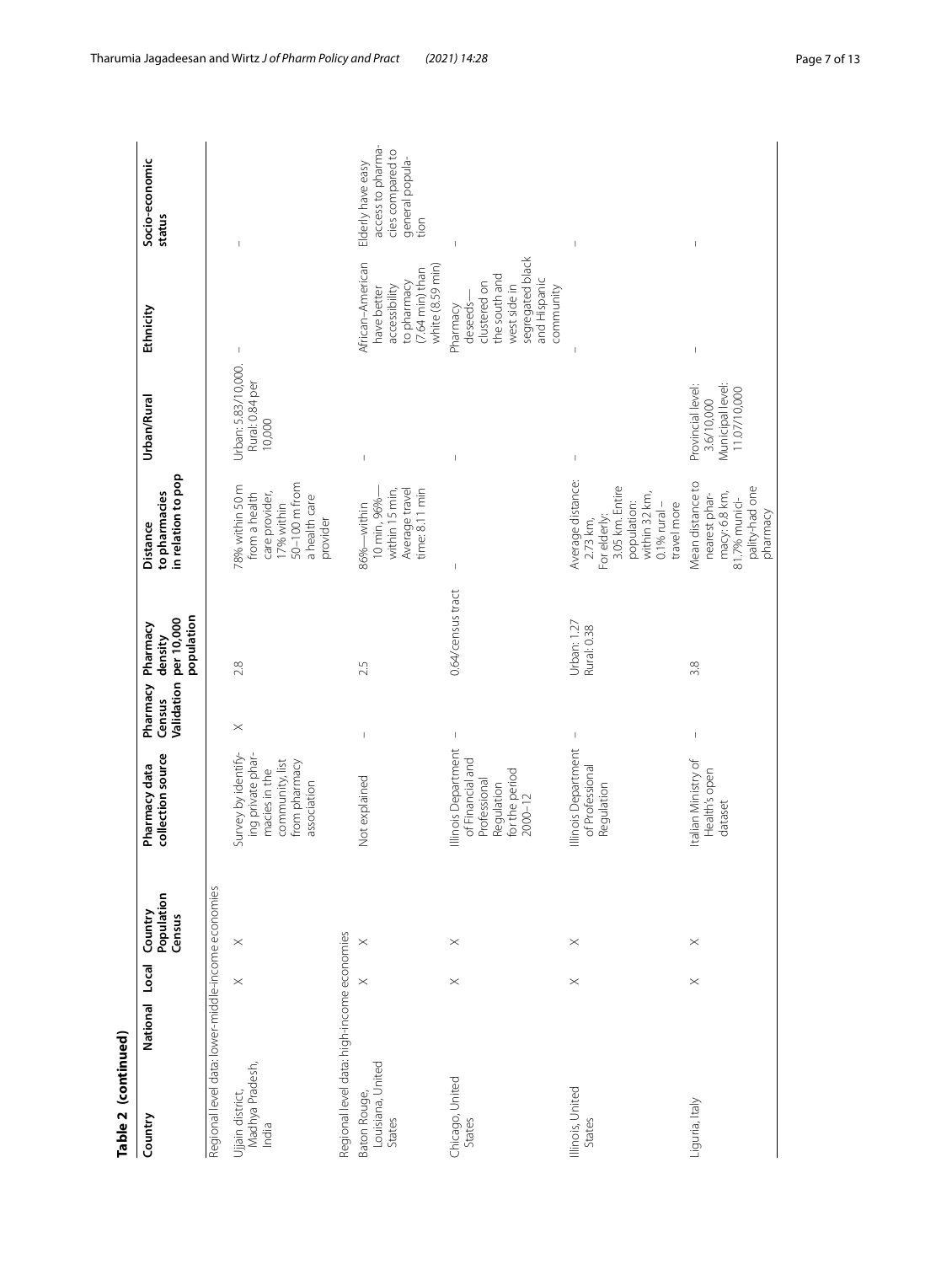| Table 2 (continued)                                       |                |                       |                                 |                                                                                               |                                  |                                                            |                                                                                                                                                        |                                                                                                                                           |                                                                                                                                                                                                                                                                                                                                                                                  |                                                                                                                                                                                                           |
|-----------------------------------------------------------|----------------|-----------------------|---------------------------------|-----------------------------------------------------------------------------------------------|----------------------------------|------------------------------------------------------------|--------------------------------------------------------------------------------------------------------------------------------------------------------|-------------------------------------------------------------------------------------------------------------------------------------------|----------------------------------------------------------------------------------------------------------------------------------------------------------------------------------------------------------------------------------------------------------------------------------------------------------------------------------------------------------------------------------|-----------------------------------------------------------------------------------------------------------------------------------------------------------------------------------------------------------|
| Country                                                   | National Local |                       | Population<br>Country<br>Census | collection source<br>Pharmacy data                                                            | Validation<br>Pharmacy<br>Census | population<br>per 10,000<br>Pharmacy<br>density            | in relation to pop<br>to pharmacies<br>Distance                                                                                                        | Urban/Rural                                                                                                                               | Ethnicity                                                                                                                                                                                                                                                                                                                                                                        | Socio-economic<br>status                                                                                                                                                                                  |
| Lisbon, Portugal                                          |                | $\boldsymbol{\times}$ | $\times$                        | System database<br>National Health                                                            |                                  | 13.35                                                      | 88%-live within<br>within 800 m<br>76.9% within<br>Pedestrian dis-<br>10 min walk,<br>15 min walk<br>Elderly: 89.1%<br>61.2% within<br>800 m<br>tance: | areas but also in<br>norther urbani-<br>Poorly accessible<br>zation corridor<br>areas seen not<br>only in rural                           |                                                                                                                                                                                                                                                                                                                                                                                  |                                                                                                                                                                                                           |
| Minnesota, North<br>Dakota, United<br>and South<br>States |                | $\times$              | $\times$                        | Surveys conducted<br>with developed<br>survey instru-<br>State Boards of<br>Pharmacy,<br>ment | $\times$                         | $\overline{1}$                                             | Minnesota: 18 km,<br>Average distance:<br>South Dakota:<br>North Dakota:<br>29.3 km,<br>32 km                                                          | Population > 32 km<br>Minnesota-0.4%,<br>$-7.3%$<br>$-4.3%$<br>from a phar-<br>Dakota-<br>Dakota-<br>South<br>macy:<br>North              | $\begin{array}{c} \rule{0pt}{2.5ex} \rule{0pt}{2.5ex} \rule{0pt}{2.5ex} \rule{0pt}{2.5ex} \rule{0pt}{2.5ex} \rule{0pt}{2.5ex} \rule{0pt}{2.5ex} \rule{0pt}{2.5ex} \rule{0pt}{2.5ex} \rule{0pt}{2.5ex} \rule{0pt}{2.5ex} \rule{0pt}{2.5ex} \rule{0pt}{2.5ex} \rule{0pt}{2.5ex} \rule{0pt}{2.5ex} \rule{0pt}{2.5ex} \rule{0pt}{2.5ex} \rule{0pt}{2.5ex} \rule{0pt}{2.5ex} \rule{0$ |                                                                                                                                                                                                           |
| New York, United<br>States                                |                | $\times$              | $\times$                        | registries, survey<br>New York State<br>of selected<br>pharmacy                               | $\times$                         | regions: 3.5<br>High poverty<br>Low poverty<br>regions: 5. | I                                                                                                                                                      |                                                                                                                                           | I                                                                                                                                                                                                                                                                                                                                                                                | prescription medi-<br>unavailability on the<br>pharmacy shelves<br>increases by 24%<br>in poverty, odds<br>of one or more<br>in the number<br>of households<br>point increase<br>For each 10%-<br>cations |
| Nova Scotia,<br>Canada                                    |                | $\times$              | $\times$                        | college of Phar-<br>Nova Scotia<br>macists                                                    | I                                | 12.24                                                      | 42% within 800 m,<br>2 km and 78.8%<br>62.6% within<br>within 5 km                                                                                     | 53.3% live within<br>within 2 km and<br>within 2 km and<br>5 km. Rural:28%<br>99.2% within<br>800 m, 90%<br>61.3%within<br>Urban:<br>5 km | $\begin{array}{c} \end{array}$                                                                                                                                                                                                                                                                                                                                                   |                                                                                                                                                                                                           |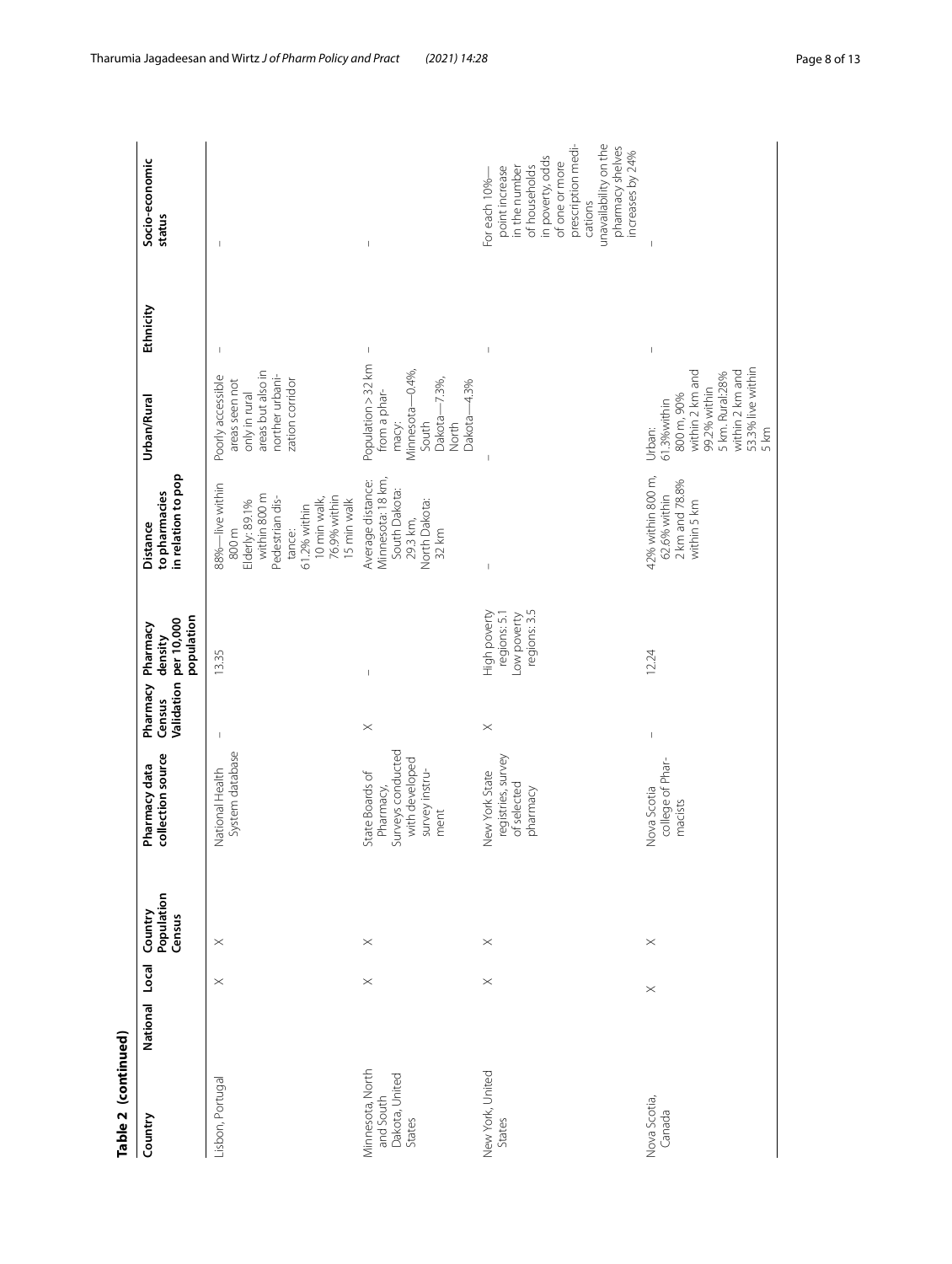| Table 2 (continued)                                       |          |                       |                                                 |                                                                                                                                                                  |                                  |                                                 |                                                                                   |                                                                                                                                                      |                                                                                                                                                                         |                                                                                                           |
|-----------------------------------------------------------|----------|-----------------------|-------------------------------------------------|------------------------------------------------------------------------------------------------------------------------------------------------------------------|----------------------------------|-------------------------------------------------|-----------------------------------------------------------------------------------|------------------------------------------------------------------------------------------------------------------------------------------------------|-------------------------------------------------------------------------------------------------------------------------------------------------------------------------|-----------------------------------------------------------------------------------------------------------|
| Country                                                   | National | Local                 | Population<br>Country<br>Census                 | collection source<br>Pharmacy data                                                                                                                               | Validation<br>Pharmacy<br>Census | population<br>per 10,000<br>Pharmacy<br>density | in relation to pop<br>to pharmacies<br>Distance                                   | Urban/Rural                                                                                                                                          | Ethnicity                                                                                                                                                               | Socio-economic<br>status                                                                                  |
| Ontario, Canada                                           |          | $\times$              | $\times$                                        | Ontario College of<br>Pharmacists                                                                                                                                | $\times$                         | 7.96 (From Nova<br>Scotia article)              | within 2 km and<br>800 m, 84.6%<br>90.7% within<br>63.6%—within<br>5 km           | 96.2% and 99.4%<br>800 m, 2 km and<br>respectively<br>Rural: 8.5%, 18.1%,<br>2 km and 5 km<br>within 800 m,<br>40.9% within<br>Urban: 73.3%,<br>5 km |                                                                                                                                                                         | $\overline{1}$                                                                                            |
| United States<br>Pennsylvania,                            |          | $\boldsymbol{\times}$ | $\times$                                        | and PACE Needs<br>Contract for the<br>Enhancement<br>cal Assistance<br>Elderly (PACE)<br>Pharmaceuti-<br>Pennsylvania<br>Tier                                    | $\times$                         |                                                 | 33%-live more<br>than 1.6 km                                                      | Pharmacy deserts<br>$-$ in rural                                                                                                                     | and fewer blacks<br>Pharmacy deserts<br>pharmacy non-<br>have significantly<br>and Hispanics<br>more females,<br>white elderly<br>married and<br>compared to<br>deserts | household income<br>living in pharmacy<br>higher for those<br>Median annual<br>deserts                    |
| Scottish Highland,<br>Scotland                            |          | $\times$              | database 'Ocean'<br>CACL consumer               | sent to a random<br>sample obtained<br>macy locations<br>using respond-<br>were identified<br>from database<br>ent's postcode<br>Questionnaires<br>Ocean'. Phar- |                                  |                                                 | 84.3%-conveni-<br>Median distance<br>travelled -<br>2.4 km<br>ent                 | venience - those<br>areas more likely<br>ciation between<br>rurality and con-<br>not convenient<br>Significant asso-<br>in most rural                |                                                                                                                                                                         | those living with a<br>younger age and<br>Convenience, also<br>associated with<br>good health,<br>partner |
| Tennessee, United<br>Shelby County,<br>Memphis,<br>States |          | $\times$              | $\times$                                        | munity pharma-<br>survey of com-<br>Cross-sectional<br>cies                                                                                                      | $\times$                         | $1.49 \pm 1.04$                                 |                                                                                   |                                                                                                                                                      | 10,000 residents<br>pharmacies per<br>Areas with more<br>had a higher<br>% of white<br>residents                                                                        | regions: $\geq 1.88$<br>regions: < 0.72<br>High income<br>Low income                                      |
| Chicago, United<br>South side<br>States                   |          | $\times$              | South Side Health<br>and Vitality<br>Statistics | Illinois Department<br>of Financial and<br>interviews with<br>pharmacies<br>Professional<br>Regulation,                                                          |                                  | 1.8 per mi <sup>2</sup>                         | Median distance:<br>fill prescription<br>1.93 km, 31%<br>from nearest<br>pharmacy |                                                                                                                                                      |                                                                                                                                                                         |                                                                                                           |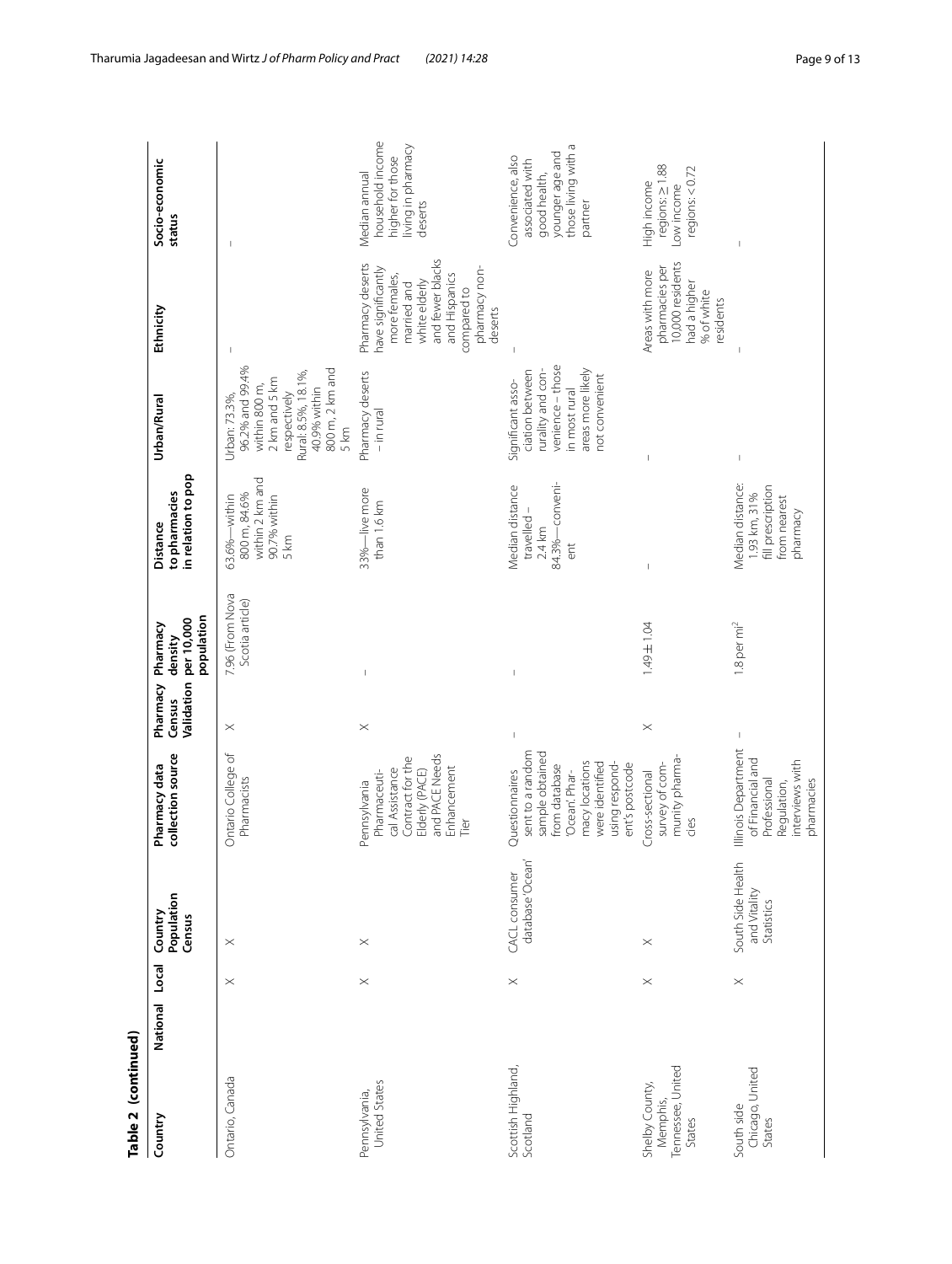[28\]](#page-12-21) reported data on prescription delivery services. It is important to note that all articles were representing different regions in United States and such services were not described in any middle-income economies. Two of these studies [\[12,](#page-12-11) [28\]](#page-12-21) also described details on medication availability. While Sabde et al. [\[12\]](#page-12-11) identifed no diference in availability in urban and rural pharmacies, Pednekar et al. [[28\]](#page-12-21) reported 15% of pharmacies had at least one item out of stock. Two studies [[21,](#page-12-20) [27](#page-12-28)] in the US collected data on afordability. However, it was hard to synthesize the data across studies due to diferent methods of measuring prices.

#### **Discussion**

This systematic review fills an important gap in our knowledge on geographical accessibility of pharmacies and contributes to develop measures for access to medicine. While the majority of the studies are from high income economies, pharmacy accessibility is particularly relevant in low- and middle- income countries since transportation can be expensive and difficult to access. The absence of studies from low- and middle-income countries could possibly be attributed to the challenges of maintaining an up-to-date pharmacy census with limited resources in these nations. The study team in India  $[12]$  $[12]$  $[12]$ addressed the challenge of the lack of a census by walking through a geographically defned area and identifying pharmacies, whichis a resource intensive method.

The majority of the studies measured the distance based on the 'centroid' approach, which considers the center of the geospatial unit (e.g., zip code, census block) and measures the straight line (also known as Euclidean distance) distance to the nearest pharmacy. As outlined by Pednekar et al. [\[28](#page-12-21)], this may lead to errors in measurement as the actual distance required to travel to pharmacy might be less or more depending on the geography of the surrounding land. Although Ikram et al. [[23](#page-12-23)] explains that distance measured in ArcGIS software is an underestimate compared to Google Maps and the data can be correlated, with improving access to Google Maps technology and hot spot analysis, we recommend further studies to determine the actual distance instead of using the centroid approach. Some studies measure pharmacy distance to assess density in terms of population and other studies measure distance between two pharmacies. Standardized measure of representation of pharmacy density such as pharmacy per 10,000 people would allow for uniformity and comparability.

Perception is another important factor to assess accessibility. However, only one study analyzed perception of distance. Rushworth et al. [[16\]](#page-12-15) found that those in the most remote areas and those who prescribed fve or more regular medicines were more likely to report inconvenience of access to prescribed medicines. While only 63.7% found traveling to pharmacy to be easy, 84.3% found access to pharmacies convenient. This shows that people's perception of easy access to pharmacies also depends on other factors like number of prescribed medicines, mobility and reliance on others.

Finally, it would be important to correlate the diferent access dimensions including geographical distribution to measure access to medicines more comprehensively. As mentioned by Penchansky and Thomas, access is multidimensional. Higher density of pharmacy is found in urban areas and increased pharmacy density is associated with increased access to medicines. High income areas were noted to have increased access to pharmacies except for two studies [[13](#page-12-12), [28](#page-12-21)], which noted pharmacy deserts in higher median income regions. Amitslavski et al. [[27](#page-12-28)] found signifcant diference and very limited stock and hours of operation of pharmacies in poor communities compared to those of wealthier communities. They also explained that higher odds of common medications being out of stock in poorer communities might be due to high poverty and low rates of prescription insurance coverage. Home medication delivery services, as mentioned by Chisholm-Burns et al. [\[21](#page-12-20)], would be a feasible option to explore in areas where access is limited. Overall, access to pharmacy appears sparse in low income and rural regions and measures to expand pharmacy access based on actual distance in those populations would be benefcial.

## **Limitations**

Literature searches were restricted to PubMed, Web of Science and Google Scholar and did not use other search engines. Although comprehensive search terminology was used, there might be some articles that were missed. Literature was searched only in English language. While attempts to draw conclusion was made with regards to the distance and geographical distribution of pharmacies in various countries, heterogeneity in reporting on this measure reduced the ability to summarize trends and establish patterns. Studies were conducted in diferent countries with diferences in cultures and health care system which afects consumer perception.

## **Conclusion**

Geographical accessibility of pharmacies is one of the key dimensions of access to medicines. Disparities between rural and urban populations is an important challenge.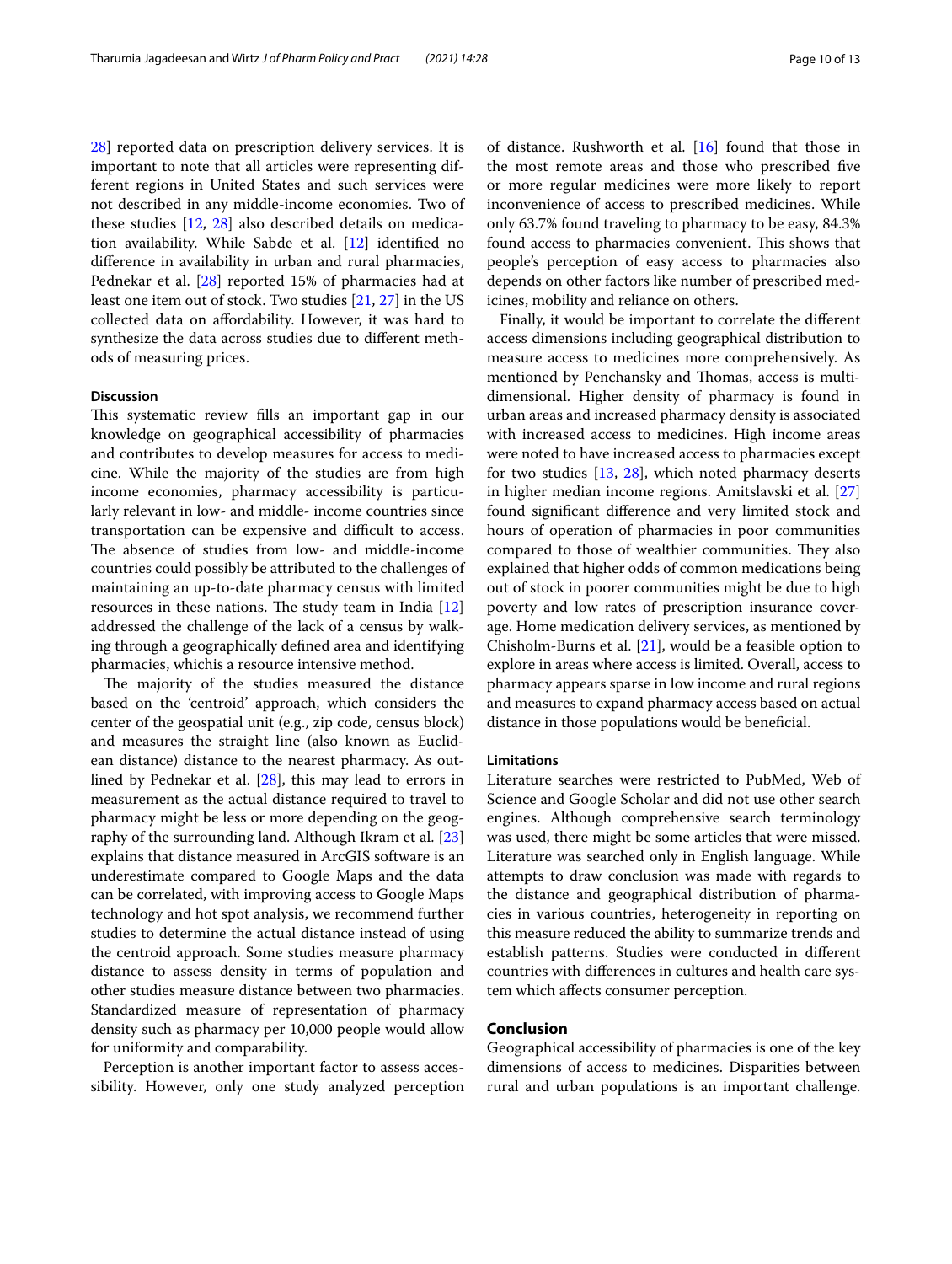The literature is scarce on studies assessing accessibility of medicines in particular in low- and middle- income countries. Expanding our knowledge on geographical access of pharmacies will enable us to provide better access to medicines, moving a step closer towards providing universal health coverage.

#### **Supplementary Information**

The online version contains supplementary material available at [https://doi.](https://doi.org/10.1186/s40545-020-00291-7) [org/10.1186/s40545-020-00291-7](https://doi.org/10.1186/s40545-020-00291-7).

#### **Acknowledgements**

None.

#### **Authors' contributions**

VJW conceived the idea for the review. CTJ conducted the retrieval and data extraction under supervision of VJW. CTJ and VJW drafted the manuscript and revised it. Both authors approved the fnal version of the manuscript.

#### **Funding**

This study did not receive any funding.

#### **Availability of data and materials**

All data for analysis in this review is in the public domain.

**Ethics approval and consent to participate** Not applicable.

#### **Consent for publication**

Not applicable.

#### **Competing interests**

We declare no competing interests.

<span id="page-10-0"></span>**Additional fle 1.** PRISMA Flow Diagram on Review Process.

## **Appendix**

## **Appendix 1: Search terms**

GIS (AND) access (AND) medicines. GIS (AND) Pharmacies. Mapping (AND) medicines (AND) access (AND) Lowand middle-income countries.

Mapping (AND) pharmacies (AND) Low- and middleincome countries.

Mapping (AND) access (AND) medicines.

Mapping (AND) pharmacies (AND) developing countries. Mapping (AND) pharmacy deserts.

geographic distribution of pharmacies.

geographic mapping of pharmacies.

geographic distribution (AND) access to medicines (AND) developing countries.

medicine access (AND) developing countries.

spatial analysis (AND) pharmacies.

spatial analysis (AND) pharmacies (AND) Low and middle income countries.

spatial analysis (AND) access to medicines.

spatial analysis (AND) access (AND) pharmacies. maps (AND) medicine access.

## **Appendix 2: Inclusion criteria**

- Article published between 2000–2019
- Available in PubMed, Web of Science and Google Scholar
- Should represent geographical distribution of pharmacies in any format – maps, graphical representation
- From any country
- Qualitative or quantitative studies

# **Appendix 3: Pharmacy characteristics table**

See Table [3](#page-11-0)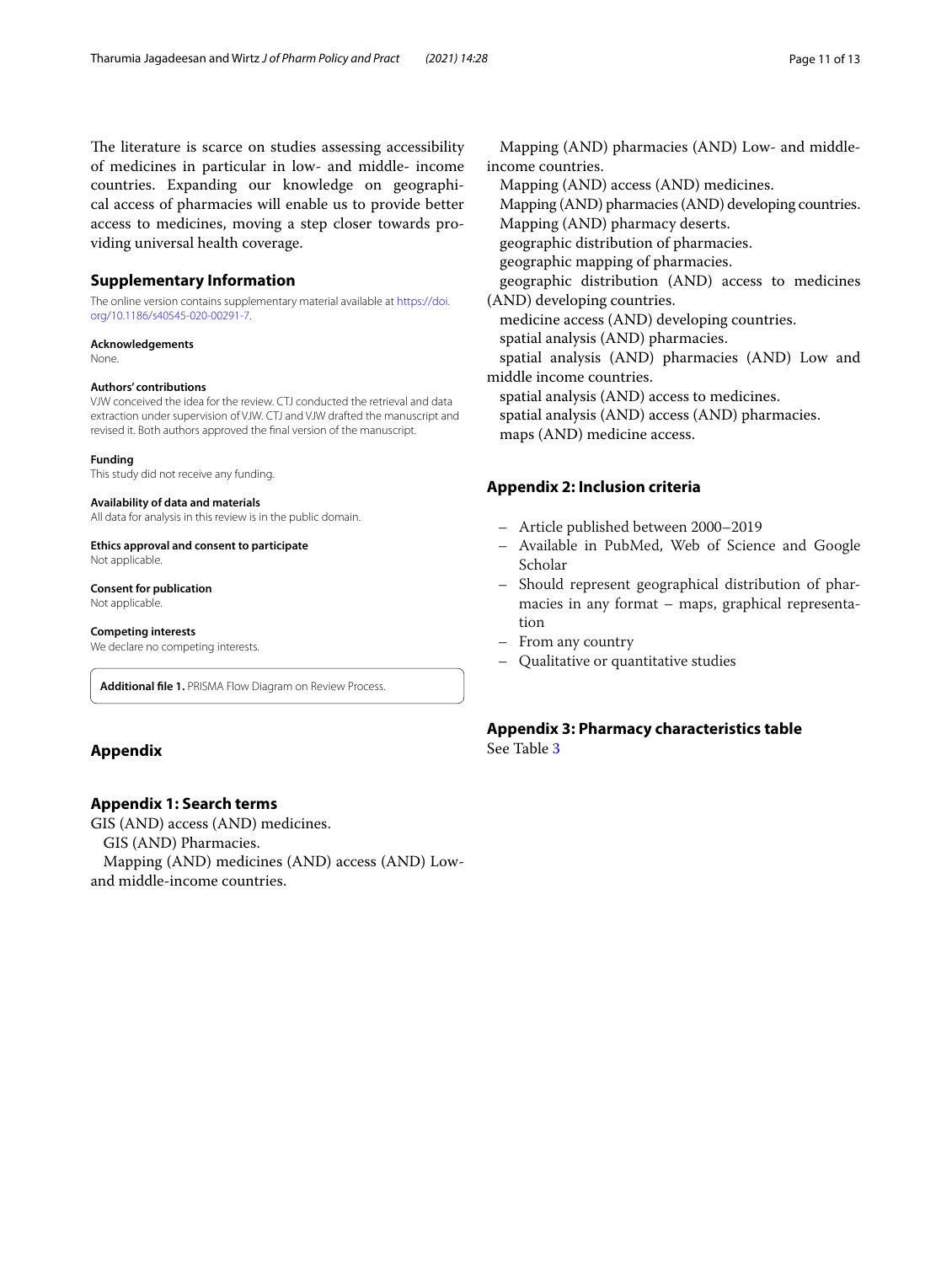|                      | Table 3 Pharmacy characteristics table                                                                                                       |                                                                                                                                                                                                                                        |                                                                                                                        |                                                                                                                                                                   |                                                                                                       |                                                                                               |                                                                                                                                         |
|----------------------|----------------------------------------------------------------------------------------------------------------------------------------------|----------------------------------------------------------------------------------------------------------------------------------------------------------------------------------------------------------------------------------------|------------------------------------------------------------------------------------------------------------------------|-------------------------------------------------------------------------------------------------------------------------------------------------------------------|-------------------------------------------------------------------------------------------------------|-----------------------------------------------------------------------------------------------|-----------------------------------------------------------------------------------------------------------------------------------------|
| Author               | Type of pharmacy                                                                                                                             | Hours of operation                                                                                                                                                                                                                     | Pharmacists on staff                                                                                                   | Prescription delivery<br>services                                                                                                                                 | Medication<br>availability                                                                            | Affordability                                                                                 | Other characteristics                                                                                                                   |
| Sabde et al          | Surveyed only private<br>pharmacies                                                                                                          |                                                                                                                                                                                                                                        | worked in 88% urban<br>pharmacies provided<br>Only 14% of surveyed<br>pharmacists that<br>details. 11.58%-<br>pharmacy |                                                                                                                                                                   | No difference in avail-<br>ability in urban and<br>rural pharmacies                                   |                                                                                               | Refrigerators availability:<br>20.4%-rural. Vaccine<br>73.39%-urban<br>Infrastructure:<br>8.5%-urban<br>availability:<br>$5.7% - rural$ |
| Casey et al          | In more than one loca-<br>Owned by hospital or<br>Independent: in one<br>location-54.9%<br>Chain-28.9%<br>$-3.2%$<br>tion: 12.7%<br>$dimic-$ | Mean: 57.0h                                                                                                                                                                                                                            | 4 or more: 6%<br>1:29.5%<br>2:46.6%<br>3:17.9%                                                                         | Clinics: 39.5%, Other<br>Private homes: 85.3%<br>Nursing homes: 79%,<br>retail: 3.5%, Other:<br>22%                                                               | $\overline{1}$                                                                                        |                                                                                               | vaccines: Very difficult:<br>55%, Very easy: 7.1%<br>Difficulty finding for<br>Relief coverage:                                         |
| Amitslavski et al    | 74%-Independent,<br>26%-chain                                                                                                                | on both Saturday and<br>91%, on Sunday: 47%,<br>24 h pharmacies: 5%,<br>open on Saturday:<br>Sunday: 45%                                                                                                                               |                                                                                                                        |                                                                                                                                                                   | 74.5%-5 or few items<br>15%—one item out<br>25.5%-six or more<br>items missing<br>of stock<br>missing |                                                                                               |                                                                                                                                         |
| Pednekar et al       | Independent and chain<br>likely in pharmacy<br>pharmacies more<br>non-deserts                                                                | Pharmacy non-deserts:<br>1.2%, pharmacy<br>deserts: 0.3%<br>24 h services:                                                                                                                                                             |                                                                                                                        | non-deserts: 37%<br>28.3%, Pharmacy<br>Pharmacy deserts:                                                                                                          |                                                                                                       |                                                                                               |                                                                                                                                         |
| Rushworth et al      |                                                                                                                                              |                                                                                                                                                                                                                                        |                                                                                                                        |                                                                                                                                                                   |                                                                                                       |                                                                                               | inconvenient access to<br>Those prescribed five or<br>more medicines have<br>pharmacies                                                 |
| Chisholm Burns et al | $\mathsf I$                                                                                                                                  | on Saturday and Sun-<br>Pharmacies in the least<br>hours per week than<br>, Monday<br>populated area typi-<br>cally reported fewer<br>Pharmacies operated<br>those in the most<br>area<br>- Friday: 63.5%<br>$day = 6.7%$<br>populated |                                                                                                                        | in the percentage of<br>ment rate and crime<br>pharmacies offering<br>Significant difference<br>home delivery and<br>income, employ-<br>Mean: 27.1%<br>risk score | $\overline{1}$                                                                                        |                                                                                               | Generic drug program:<br>management: 92.4%,<br>Immunizations: 92.6%,<br>Medication therapy<br>85.4%                                     |
| Qato et al           | pendent pharmacy:<br>13.5%, Clinic/CHC:<br>17.3%<br>Chain: 69.2%, Inde-                                                                      |                                                                                                                                                                                                                                        |                                                                                                                        |                                                                                                                                                                   | $\mathsf I$                                                                                           | Cost related underuse:<br>10.3%, low income<br>residents traveled<br>and uninsured<br>further | tions utilized pharmacy<br>number of prescrip-<br>those with a greater<br>more: 68.1%                                                   |

<span id="page-11-0"></span>Table 3 Pharmacy characteristics table